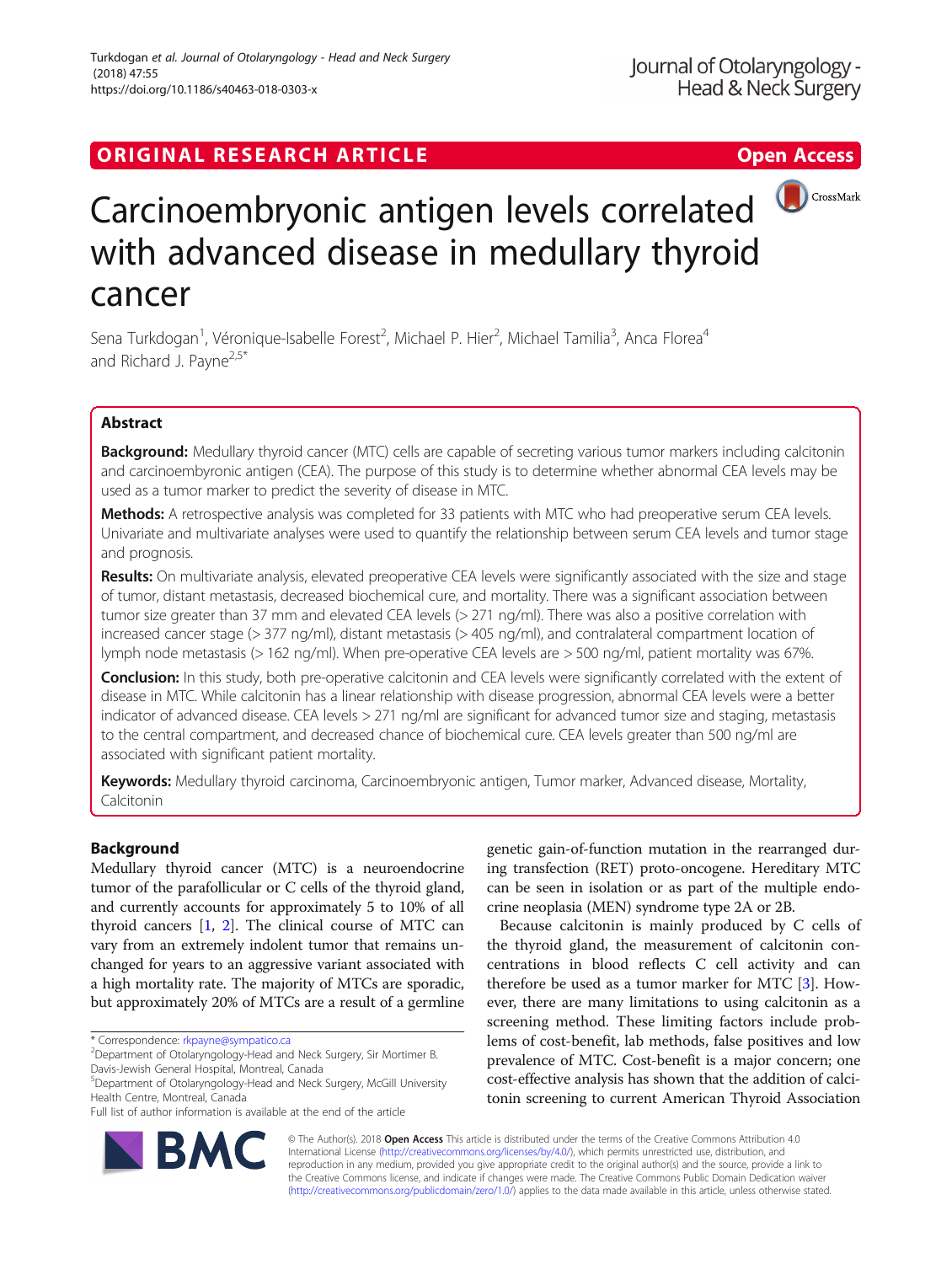guidelines for the evaluation of thyroid nodules would cost \$11,793 per life years saved leading to a subsequent \$1.4 billion societal fee [\[4\]](#page-5-0). Secondly, measurement of calcitonin levels can be challenging and variable depending on lab methods. Calcitonin is a hormone with molecular heterogeneity as it may exist in both bioactive and immature forms in serum and tumor tissue. This characteristic of calcitonin is one factor that can lead to measurements which vary widely as different assays exploit antiserum that recognize different epitopes of the hormone, leading to variable measurement values [\[5\]](#page-5-0). Lastly, false positives may occur frequently in both basal and stimulated mea-surements of calcitonin [[6](#page-5-0)]. Benign pathologies causing an increase in calcitonin levels include benign hyperplasia of C cells, benign thyroid nodules, differentiated thyroid carcinoma and Hashimoto thyroiditis [[7](#page-5-0), [8](#page-5-0)].

Although carcinoembryonic antigen (CEA) has also been proposed as a tumor marker for MTC, it's trends after surgery and in correlation with calcitonin have not been thoroughly studied in the literature. The limiting factor of low incidence of MTC in the population has led to few studies evaluating CEA in the context of MTC tumor markers, biochemical cure and prognosis, and the ones that exist have shown conflicting results. Machens et al. have studied the implications of preoperative biomarkers including CEA levels on the management of MTC, and concluded that abnormal CEA levels heralds advanced disease, consisting of larger tumors and metastasis [[9\]](#page-5-0). They also propose the addition of biochemical stratification of patients as part of a standardized approach to MTC in order to minimize surgical morbidity [[10](#page-5-0)]. They conclude that further studies are necessary to confirm the effectiveness CEA measurements in risk-stratifying MTC patients. However, in contrast to their findings, Yip et al. discovered that only calcitonin, and not CEA, reflected the extent of disease [[11\]](#page-5-0). They did not find any correlation between preoperative CEA levels and tumor size, lymph node metastasis, or extent of the operation performed.

The purpose of this study is to help clarify the discrepancies in the literature and determine whether abnormal CEA levels may be used as a tumor marker to predict the severity of disease in MTC in regards to size of tumor, stage of tumor, lymph node involvement, distant metastasis, surgical cure, and mortality. As CEA measurements are less costly to the system compared to calcitonin, we hypothesize that it could be a more cost-effective tool in monitoring MTC.

# Methods

## Study design and population

Our study is an analysis of MTC patients who underwent a total thyroidectomy with or without a selective or radical neck dissection at two tertiary surgical centers in Montreal, including the Jewish General Hospital and the Royal Victoria Hospital between the years of 2003– 2016. The inclusion criteria included all MTC patients who had pre-operative and post-operative calcitonin and CEA levels, bloodwork which has become part of a routine workup in our institutions. Informed consent was obtained before each surgical procedure that represented standard practice of care.

#### Operative approach and histopathological examination

The extent of the primary surgery was at the discretion of the treating physician. Patients underwent either total thyroidectomy or total thyroidectomy with prophylactic central and/or lateral compartment lymphadenectomy. During the operation all thyroid specimens and neck dissections were oriented and marked in the operating room, and then sent for pathological analysis post-operatively. All tissue specimens were embedded in paraffin and subjected to histopathological examination and calcitonin immunohistochemistry. Histological diagnosis, tumor size, depth of invasion, margins, extra-capsular extension, lymphovascular invasion, C-cell hyperplasia and lymph node involvement was then examined by expert thyroid pathologists at our institution. When multiple MTC were present, the largest tumor dimension was considered. Distant metastasis was diagnosed with radiological evidence (ultrasonography, computed tomography, magnetic resonance imaging, positron emission tomography, or any combination thereof) and confirmed by tissue diagnosis when feasible. The American Joint Committee on Cancer 7th edition, TNM staging, was chosen for tumor staging.

#### Statistical approach

Various categorical variables were tested using a univariate analysis. In order to study dose effects, continuous variables such as primary tumor size were grouped in increments of 10 mm. Multivariate conditional logistic regression models were then fitted to identify histopathologic variables associated with an abnormal preoperative CEA test result. The level of significance was set at  $p < .05$ .

#### Results

The study included a total of 33 patients (21 females and 12 males) with an average age of 58. The general characteristics of our population were similar to those in other studies; including mean age at surgery  $= 58$ , sex ratio  $= 1$ male: 1.75 female, stage  $I = 15.1\%$ , stage II = 27.3%, stage III = 9.1%, and stage IV = 42.4%. All patients underwent surgery, and 54.5% of these patients were biochemically cured. Survival was 93.9% at 10 years. Multivariate analysis showed that age and stage were independent predictive factors of survival (Table [1](#page-2-0)).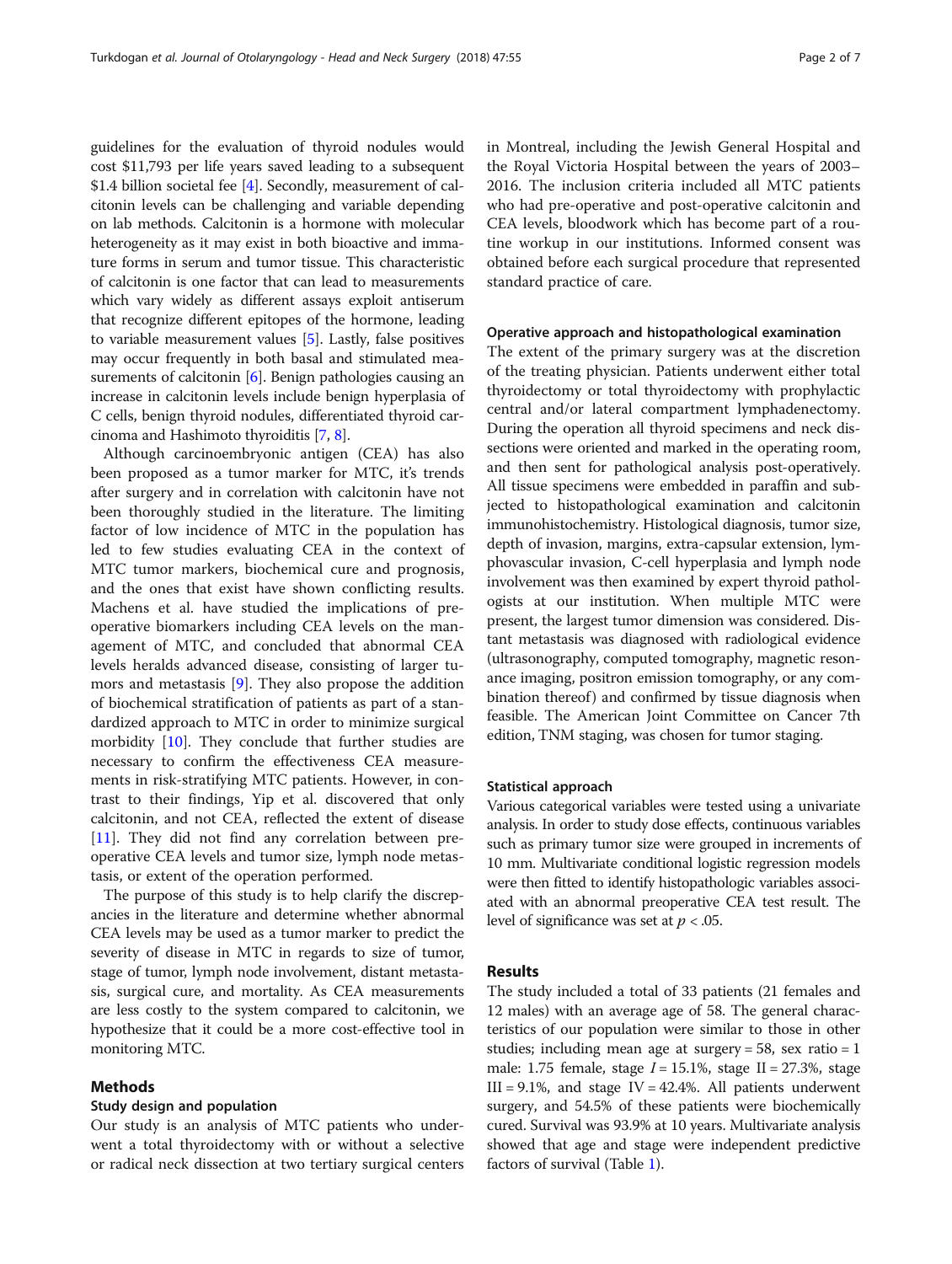|                                   | # of patients  | Pre-Op CEA (ng/ml) | (95% CI)            | $P$ -value |
|-----------------------------------|----------------|--------------------|---------------------|------------|
| Primary tumor size (mm)           |                |                    |                     |            |
| $1 - 9$                           | 3              | 3.36               | $(1.7 - 10)$        | 0.01       |
| $10 - 19$                         | $\overline{7}$ | 6.42               |                     |            |
| $20 - 29$                         | 5              | 16.54              |                     |            |
| $30 - 39$                         | $\,8\,$        | 168.63             |                     |            |
| $40+$                             | 10             | 188.73             |                     |            |
| Stage                             |                |                    |                     |            |
|                                   | 5              | 2.7                | $(3.8 - 130)$       | 0.04       |
| $\vert\vert$                      | 11             | 38.8               |                     |            |
| $\mathop{\rm III}$                | 3              | 15.7               |                     |            |
| IVa                               | $\,8\,$        | 74.7               |                     |            |
| <b>IVb</b>                        | $\mathbf{1}$   | 128.1              |                     |            |
| ${\sf IVc}$                       | 5              | 405.9              |                     |            |
| Metastasis                        |                |                    |                     |            |
| Locoregional                      | 12             | 20.55              | $(-14.4 - 225.7)$   | 0.08       |
| Distant                           | 6              | 405.83             |                     |            |
| Location of lymph node metastasis |                |                    |                     |            |
| Central                           | $30\,$         | 36.1               |                     |            |
| Central + Lateral                 | 18             | 120.1              | $(19 - 228)$        | 0.02       |
| Central + Lateral + Contralateral | 12             | 162.31             |                     |            |
| <b>Biomedical Cure</b>            |                |                    |                     |            |
| Yes                               | 17             | 48.3               | $(8.5 - 244)$       | 0.03       |
| $\rm No$                          | 16             | 174.6              |                     |            |
| Mortality                         |                |                    |                     |            |
| Yes                               | $\sqrt{2}$     | 74.9               | $(0.0006 - 0.0013)$ | < 0.001    |
| $\rm No$                          | 31             | 583.7              |                     |            |

<span id="page-2-0"></span>Table 1 Multivariate logistic regression analysis - preoperative CEA levels and medullary thyroid cancer progression

#### Tumor size

Univariate analysis demonstrates an exponential relationship between pre-operative CEA levels and the size of the tumor as displayed by graph / Table 2. This relationship demonstrates that CEA levels are normal to mildly elevated with small tumor sizes, the pre-operative CEA levels rises significantly once the tumor reaches a size greater than 30 mm (Fig. [1](#page-3-0), Table 2).

# Stage

A moderate increase in CEA levels is present with stage I, II and III disease, while the CEA levels rise significantly with stage IVC disease, reaching an average of 405.9 ng/ml (Fig. [2](#page-3-0), Table [3\)](#page-3-0).

# Extent of surgery, metastasis and lymph node involvement

Out of our 33 patients who underwent total thyroidectomy, 30 had central compartment lymphadenectomy, 18 had central and ipsilateral neck dissections, while 12 underwent central and bilateral neck dissections (both ipsilateral and contralateral). The average pre-operative CEA for all patients was 94.4 ng/ml, which increased to 103.4 ng/ml for those who had central compartment dissections, 148.3 ng/ml for central and ipsilateral neck dissections, and 162.31 ng/ml for central and bilateral neck dissections. This represents a correlation between pre-operative CEA levels and the extent of the surgical procedure performed.

| <b>Table 2</b> Relationship between the size of the tumor and pre- |  |  |  |
|--------------------------------------------------------------------|--|--|--|
| operative carcinoembryonic antigen levels                          |  |  |  |

| Size of tumor (mm) | Pre-OP CEA (ng/ml) |
|--------------------|--------------------|
| $1 - 9$            | 3.36               |
| $10 - 19$          | 6.42               |
| $20 - 29$          | 16.54              |
| $30 - 39$          | 168.63             |
| $40+$              | 188.73             |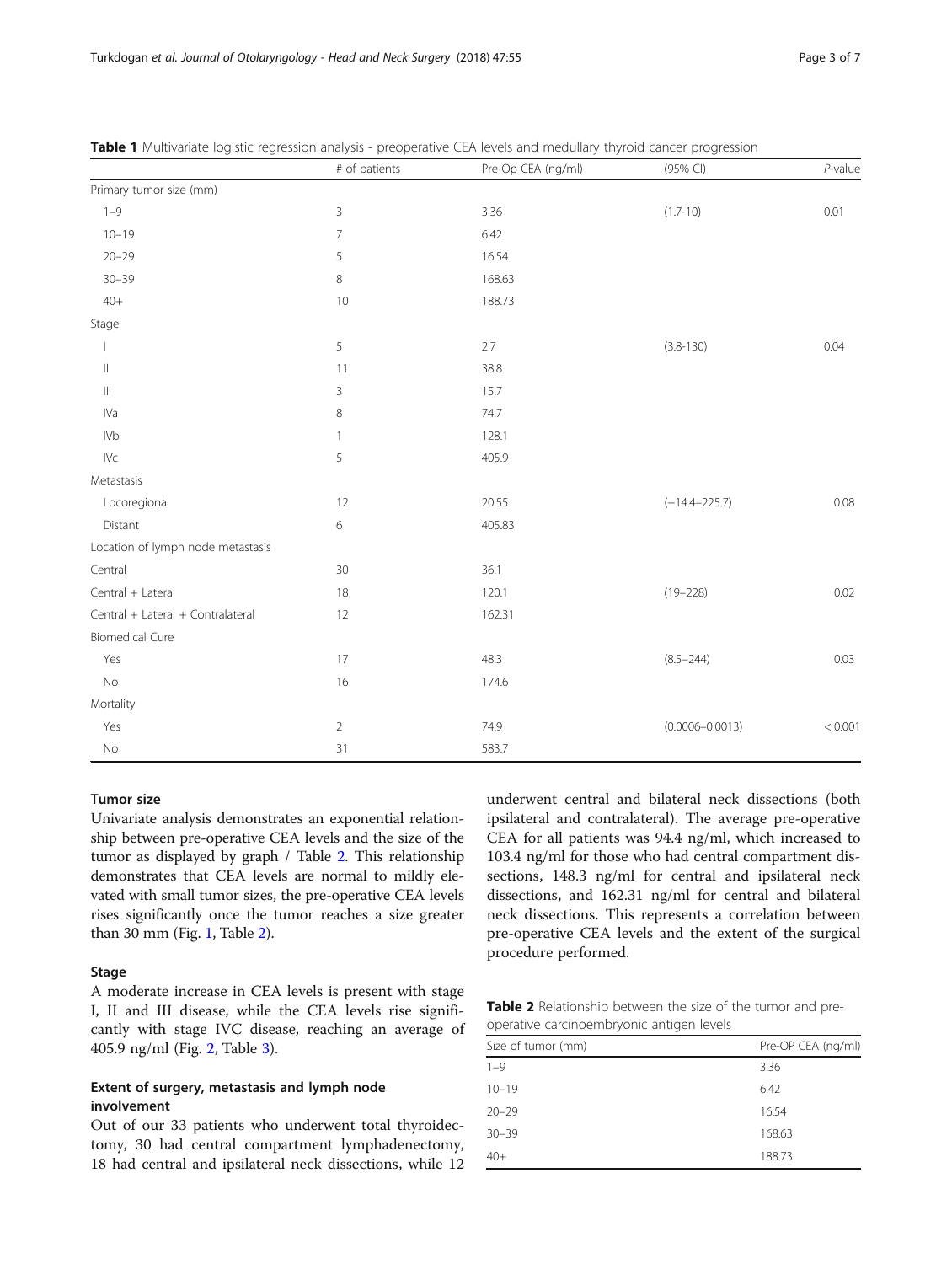In total, 18 had metastasis of their disease outside the thyroid gland. The metastasis was divided into locoregional vs. distant metastasis. Of the 18 patients with metastasis, 12 had locoregional and 6 had distant metastasis. These patients had average pre-operative CEA levels of 20.6 ng/ml and 405.8 ng/ml respectively. As with tumor size and staging, the pre-operative CEA levels were seen to be drastically increased in distant metastasis compared to that of locoregional disease (Table 4).

Fig. 1 Relationship between pre-operative carcinoembryonic

30

40

50

60

antigen levels and the size of the tumor (mm)

20

 $10$ 

Presence of disease in the contralateral neck compartment was also associated with higher CEA level measurements. While presence of positive lymph nodes only in the central neck compartments were seen with an average pre-operative CEA of 103.39 ng/ml, lateral neck and contralateral neck lymph node findings were associated with a much higher CEA level at 120.1 ng/ml and 162.31 ng/ml respectively (Table [5\)](#page-4-0).

Surprisingly, no correlation with the number of metastatic cervical lymph node involvement was seen. Both minimal lymph node involvement and extensive lymph node metastasis had the potential to correlate with high CEA levels (Fig. [3\)](#page-4-0).



| <b>Table 3</b> Relationship between stage of tumor and pre- |  |
|-------------------------------------------------------------|--|
| operative carcinoembryonic antigen levels                   |  |

| Stage     | Pre-op CEA (ng/ml) |
|-----------|--------------------|
| Stage I   | 2.7                |
| Stage II  | 38.8               |
| Stage III | 15.7               |
| Stage IVA | 74.7               |
| Stage IVB | 128.2              |
| Stage IVC | 405.9              |
|           |                    |

# Biochemical cure

Chances of biochemical cure, defined as normal basal post-operative serum CEA and calcitonin levels, were greatly diminished in patients who had higher pre-operative CEA levels (Tables [6\)](#page-4-0).

## **Mortality**

In total, two patients succumbed from their disease. The pre-operative CEA levels of these patients were 659.9 and 507.4, representing the two patients in our population with the highest CEA levels and demonstrating that significantly increased CEA levels can be associated with mortality.

# Calcitonin

Although not the focus of this study, pre-operative calcitonin levels were also compared to extent of medullary thyroid cancer progression in tumor size. Univariate analysis demonstrated a more linear relationship between pre-operative calcitonin levels and the size of the tumor compared to that of CEA as displayed by Fig. [4.](#page-4-0)

# Discussion

MTC, a relatively rare type of thyroid malignancy, is associated with a poor survival when compared to other common thyroid cancers. Our cohort had a 93.9% 10-year survival rate which is similar to previous studies reporting survival rates ranging from 69 to 89%  $[12-14]$  $[12-14]$  $[12-14]$  $[12-14]$  $[12-14]$ . As with other studies, our current analysis is in agreement with previously identified clinical prognostic factors for MTC including age  $(>45$  years), tumor stage, presence of lymph node and distant metastasis.

MTC is known to produce many tumor markers, including calcitonin, CEA, and chromogranin A. These markers can be easily detected with blood levels and

Table 4 Relationship between metastatic medullary thyroid cancer (logoregional vs. distant) and pre-operative carcinoembryonic antigen levels

| carempetition you're arragent revers |                    |  |
|--------------------------------------|--------------------|--|
| Metastasis                           | Pre-Op CEA (ng/ml) |  |
| Locoregional                         | 20.55              |  |
| Distant                              | 405.83             |  |
|                                      |                    |  |

<span id="page-3-0"></span>Pre-op CEA vs. Tumor Size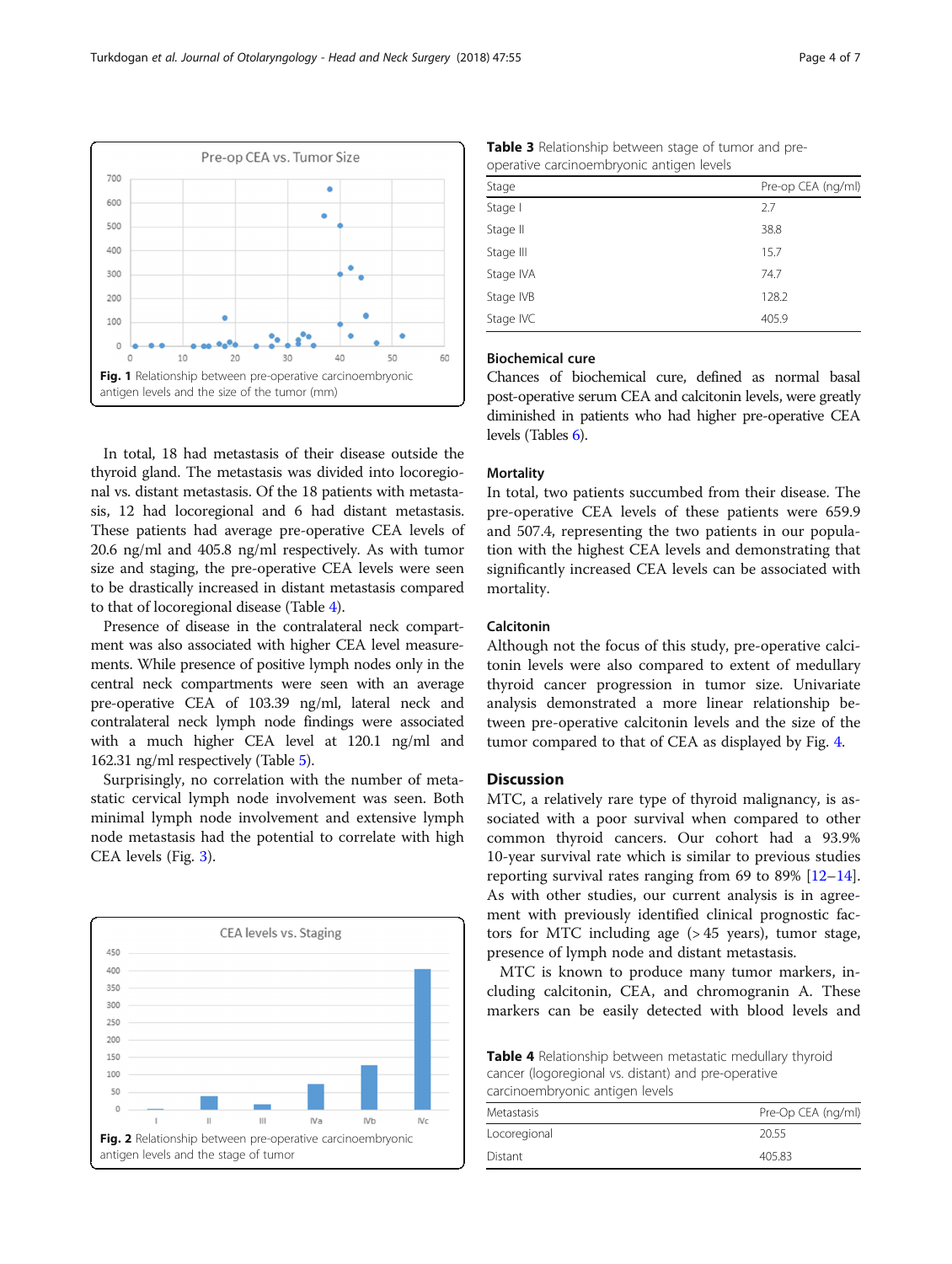<span id="page-4-0"></span>

| <b>Table 5</b> Relationship between location of lymph node   |  |
|--------------------------------------------------------------|--|
| metastasis and pre-operative carcinoembryonic antigen levels |  |

| metastasis and pic operative caremocritoryonic antigen revers |                    |  |
|---------------------------------------------------------------|--------------------|--|
| Location of LN                                                | Pre-Op CEA (ng/ml) |  |
| Central only                                                  | 318.6              |  |
| Central and lateral                                           | 100.3              |  |
| Lateral only                                                  | 911                |  |

immunohistological stains. Serum calcitonin is known to be a highly sensitive tumor biomarker, shown to be 100% predictive of MTC when basal levels are > 100 pg/ ml or when stimulated levels with pentagastrin increase to  $> 1000$  pg/ml [[15\]](#page-6-0). Although these levels have been proven for calcitonin, a similar measure has not yet been proposed in the literature for CEA levels. CEA is a glycoprotein that was first detected by Gold et al. in 1965 in relation to colon cancer  $[16]$ . It is most commonly known as a tumor marker for gastrointestinal malignancies, frequently used to monitor tumor recurrence. In patients presenting with high CEA levels, tumors originating from the gastrointestinal tract should always be excluded using endoscopy, colonoscopy, and CT. CEA levels may also increase in benign disease, including inflammatory bowel disease and liver cirrhosis. Despite this, many cases have been noted in the literature in which elevated CEA levels with no other clinical findings may be the first and only finding of MTC [\[17\]](#page-6-0).

It has been shown in the past that production of various tumor markers may differ between patients and that tumors with a high production of CEA alongside a low expression of calcitonin may be more aggressive [\[18](#page-6-0)]. It was postulated that this finding may reflect a degree of maturation block of tumor cells in patients with aggressive disease. However, this "flip-flop phenomenon" was not seen in our study, as the patients with the highest tumor burden (represented by presence of distant metastasis and mortality) also had the highest calcitonin levels in our cohort. While calcitonin is thought to have a linear relationship with disease progression, our analysis discovered that abnormal CEA levels were



Table 6 Relationship between biochemical cure and preoperative carcinoembryonic antigen levels

| Yes<br>48.3 | Biochemical Cure | Pre-Op CEA (ng/ml) |
|-------------|------------------|--------------------|
|             |                  |                    |
|             | Nο               | 174.6              |

exponentially correlated with advanced disease. This suggests that CEA can be a better predictor of advanced disease and mortality, in agreement with previous studies suggesting CEA may be a sensitive marker for aggressive MTC [[19\]](#page-6-0). CEA was consistently elevated in all cases with metastasis, whereas calcitonin may be normal or moderate with metastatic presence. This may suggest that using CEA levels in correlation with calcitonin may detect disease metastasis or recurrence earlier than calcitonin alone. Our results also demonstrate that CEA is a better detector of lateral and contralateral lymph node involvement, which may help in guiding surgical approaches.

Interestingly, the only variable in which we saw no correlation with disease severity was the number of metastatic cervical lymph nodes. Although the presence and location of metastasis was significant for advanced disease, the specific number of pathologically proven lymph nodes had no correlation with CEA levels. Previous research has proposed that the number of lymph nodes harboring metastasis can be used as an independent prognostic factor in differentiated thyroid cancer [[20\]](#page-6-0). However, in keeping with our findings, these papers also concluded that although biomarker levels correlate closely with tumor mass, they often don't have as strong of a predictive value in the number of lymph node metastasis. Some theories include that while the tumor mass itself has excellent vascular supply and drainage, lymph node metastasis may exist in area of reduced perfusion thus correlating more poorly with pre-operative CEA and calcitonin levels. It is also contemplated that lymph node metastasis may have acquired additional somatic mutations rendering these cells less

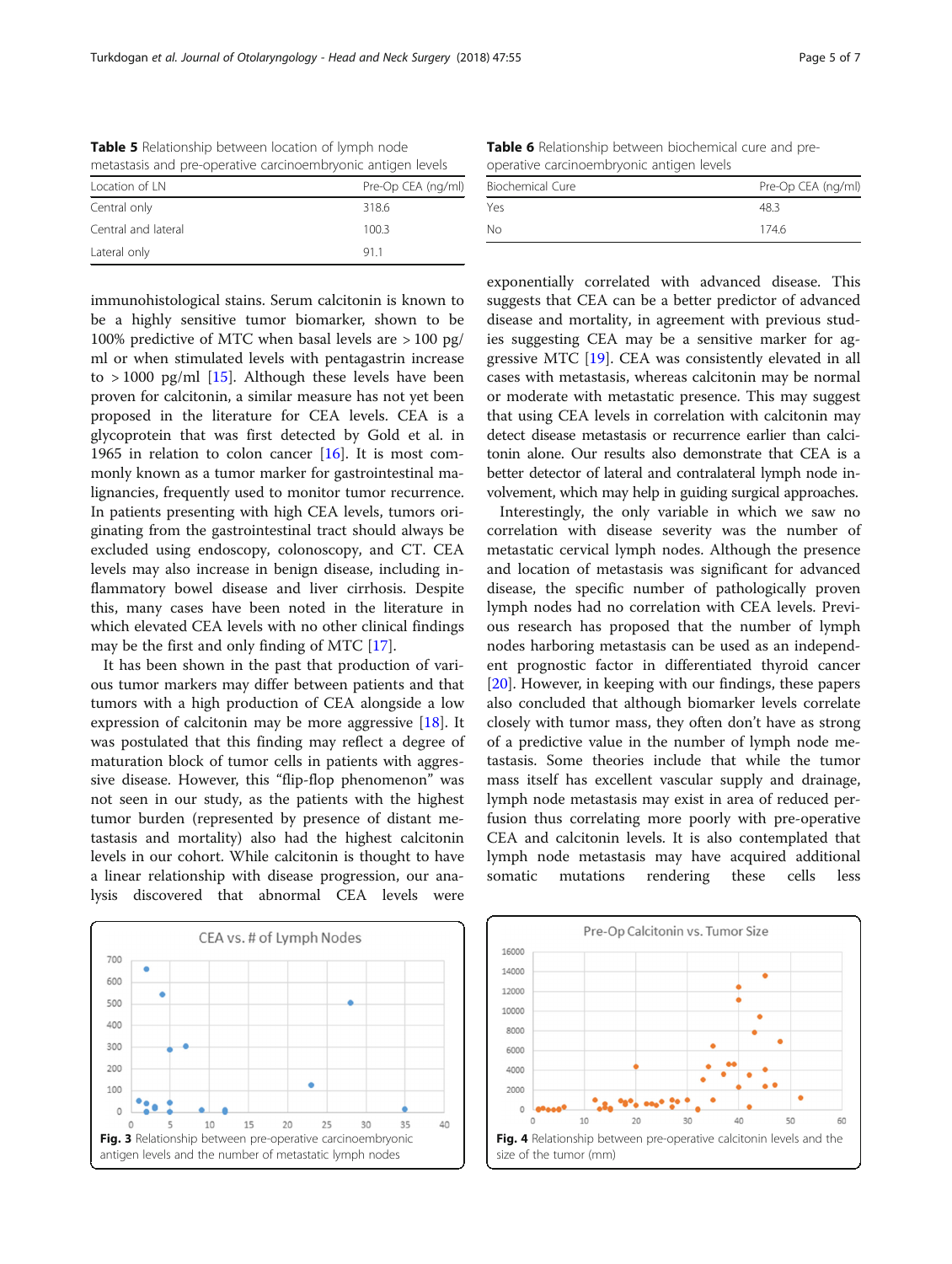<span id="page-5-0"></span>differentiated than those of the primary tumor and thus leading to reduced correlation with serum levels.

Although often overlooked, there exists a significant importance on cost-comparison when considering additional screening tests. At our institutions, one serum calcitonin test costs approximately \$30, compared to \$4 for a serum CEA level, which theoretically could cut screening costs by 87%. Furthermore, it is also important to note that at many institutions CEA is analysed rapidly (comparable to the way blood glucose levels are analysed and resulted) whereas calcitonin levels are requested much less frequently requiring outsourcing and delays in receiving laboratory values.

This population-based study evaluating CEA tumor marker levels on MTC progression has several potential limitations. First, MTC is quite rare compared to other differentiated thyroid cancers, leading to small study population. Second, MTC occurs in both hereditary and sporadic forms. As sporadic forms tend to be more aggressive, this may confound our findings as our population consisted of 94% sporadic form of MTC. Lastly, as our institution is that of a tertiary center, the referral pattern may also lean towards a biased increase in patients with aggressive disease. Despite these limitations, the findings of our project have guided some new clinical applications in our practice. Currently, all patients with diagnosed MTC receive pre-operative and post-operative CEA levels. In instances of high pre-operative CEA levels, attention is given to counseling the patient on the invasiveness of the tumor and a discussion can take place for more aggressive surgical therapy. Similarly, if post-operative CEA levels are surprisingly high, closer surveillance for the patient may be considered.

## Conclusion

In this study, both pre-operative calcitonin and CEA levels were significantly correlated with the extent of disease in MTC. While calcitonin has a linear relationship with disease progression, abnormal CEA levels were also correlated with advanced disease suggesting that it also may be a predictor of tumor size, central lymph node metastasis, and mortality. CEA levels greater than 271 ng/ml are significant for advanced tumor size, advanced tumor staging, metastasis to the contralateral neck compartment, and decreased chance of biochemical cure. CEA levels greater than 500 ng/ml are greatly associated with patient mortality.

#### Abbreviations

CEA: Carcinoembryonic antigen; CT: Omputed tomography; MEN: Multiple endocrine neoplasia; Mtc: Medullary thyroid cancer; RET: Rearranged during transfection

#### Availability of data and materials

The datasets used and/or analysed during the current study are available from the corresponding author on reasonable request.

#### Authors' contributions

ST performed acquisition of data, analysis and interpretation, assisted on some surgical procedures and drafted the manuscript. VIF, MPH and RJP collectively performed all surgeries in the patient population. MT and AF followed the patient's endocrine results and pathology results, respectively. RJP supervised the entire project, carried out study conception and design, and edited the manuscript. All authors read and approved the final manuscript.

#### Ethics approval and consent to participate

Ethics Approval and consent to publication was granted by the West Central Montreal Health (WCMH) Research Ethics Committee.

#### Consent for publication

Not applicable

#### Competing interests

The authors declare that they have no competing interests.

# Publisher's Note

Springer Nature remains neutral with regard to jurisdictional claims in published maps and institutional affiliations.

#### Author details

<sup>1</sup>McGill University Health Center, Montreal, QC, Canada. <sup>2</sup>Department of Otolaryngology-Head and Neck Surgery, Sir Mortimer B. Davis-Jewish General Hospital, Montreal, Canada. <sup>3</sup>Department of Endocrinology and Metabolism, Sir Mortimer B. Davis-Jewish General Hospital, Montreal, Canada. 4 Department of Pathology, Sir Mortimer B. Davis-Jewish General Hospital, Montreal, Canada. <sup>5</sup>Department of Otolaryngology-Head and Neck Surgery, McGill University Health Centre, Montreal, Canada.

#### Received: 13 January 2018 Accepted: 27 August 2018 Published online: 17 September 2018

#### References

- 1. Parkin DM, Whelan SL, Ferlay J, Teppo L, Thomas DB. Cancer Incidence in Five Continents Vol. VIII. France: IARC Scientific Publication No. 155. 2002; 155:53.
- 2. Wells SA Jr, Asa SL, Dralle H, et al. American Thyroid Association guidelines task force on medullary thyroid carcinoma. Thyroid. 2015;25(6):567.
- 3. Bae YJ, Schaab M, Kratzsch J. Calcitonin as Biomarker for the Medullary Thyroid Carcinoma. Recent Results Cancer Res. 2015;204:117–37.
- 4. Cheung K, Roman SA, Wang TS, Walker HD, Sosa JA. Calcitonin measurement in the evaluation of thyroid nodules in the United States: a cost-effectiveness and decision analysis. J Clin Endocrinol Metab. 2008;93:62173–80.
- 5. Costante G, Durante C, Francis Z, Schlumberger M, Filetti S. Determination of calcitonin levels in C-cell disease: clinical interest and potential pitfalls. Nat Clin Pract Endocrinol Metab. 2009;5:35–44.
- 6. Karanikas G, Moameni A, Poetzi C, Zetting G, Kaserer K, Bieglmayer C, et al. Frequency and relevance of elevated calcitonin levels in patients with neoplastic and nonneoplastic thyroid disease and in healthy subjects. J Clin Endocrinol Metab. 2004;89:515–9.
- 7. Batista RL, Toscanini AC, Brandao LG, Cunha-Neto MB. False positive results using calcitonin as a screening method for medullary thyroid carcinoma. Indian J Endocrinol Metab. 2013;17(3):524–8.
- 8. Scheuba C, Kaserer K, Weinhäusl A, Pandev R, Kaider A, Passler C, et al. Is medullary thyroid cancer predictable? A prospective study of 86 patients with abnormal pentagastrin tests. Surgery. 1999;126:1089–95.
- 9. Machens A, Ukkat J, Hauptmann S, Dralle H. Abnormal carcinoembryonic antigen levels and medullary thyroid cancer progression; A multivariate analysis. Arch Surg. 2007;142(3):289–93. [https://doi.org/10.1001/archsurg.142.3.289.](https://doi.org/10.1001/archsurg.142.3.289)
- 10. Andreas Machens, Henning Dralle; Biomarker-Based Risk Stratification for Previously Untreated Medullary Thyroid Cancer. J Clin Endocrinol Metabol. 2010;95(6):2655–63.
- 11. Yip DT, Hassan M, Pazaitou-Panayiotou K, et al. Preoperative basal calcitonin and tumor stage correlate with postoperative calcitonin normalization in patients undergoing initial surgical management of medullary thyroid carcinoma. Surgery. 2011;150(6):1168–77.
- 12. Utiger RD. Medullary thyroid carcinoma, genes, and the prevention of cancer. N Engl J Med. 1994;331:870–1.